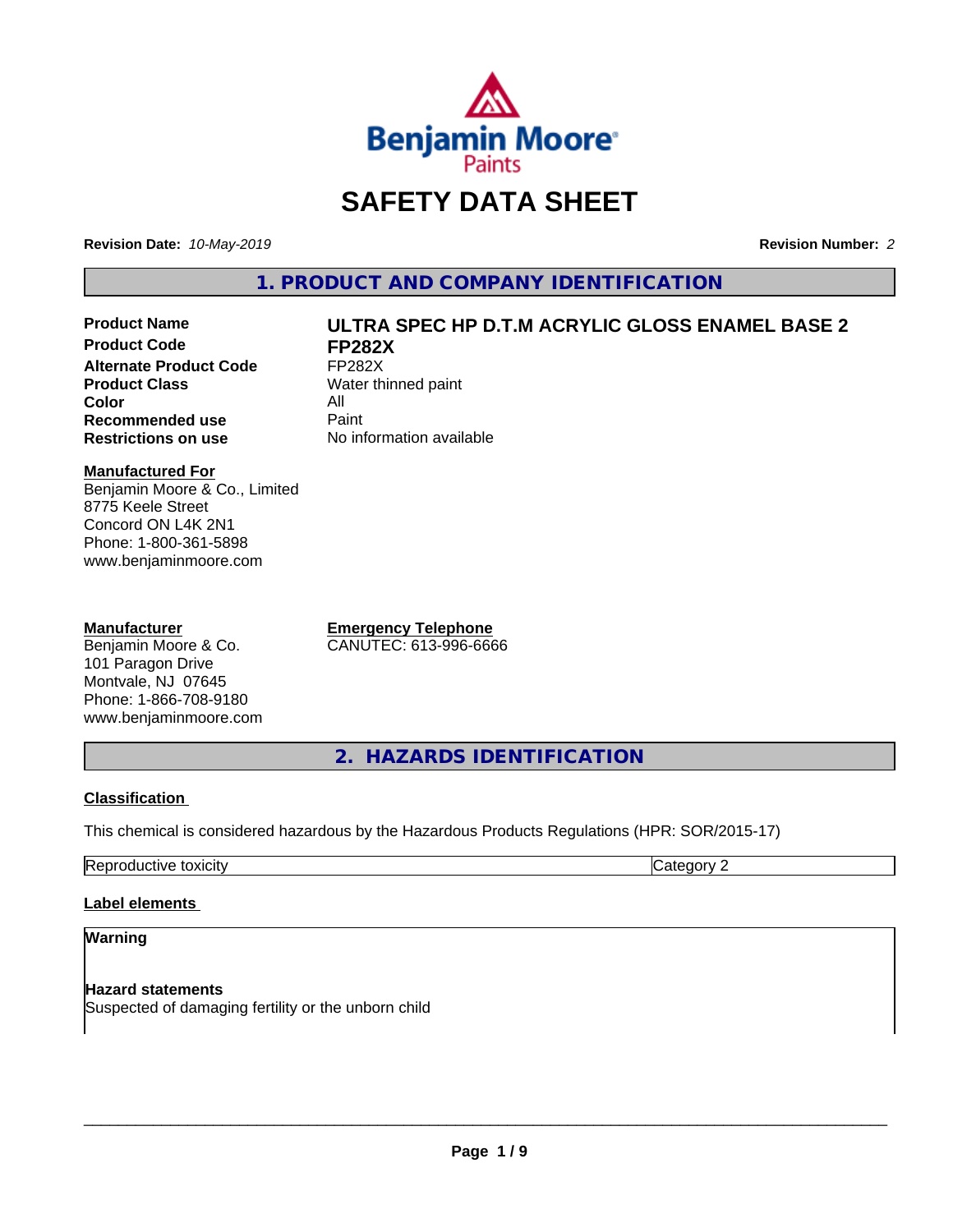

**Appearance** liquid

**Odor** little or no odor

### **Precautionary Statements - Prevention**

Obtain special instructions before use Do not handle until all safety precautions have been read and understood Use personal protective equipment as required

#### **Precautionary Statements - Response**

IF exposed or concerned: Get medical advice/attention

#### **Precautionary Statements - Storage**

Store locked up

#### **Precautionary Statements - Disposal**

Dispose of contents/container to an approved waste disposal plant

#### **Other information**

No information available

# **3. COMPOSITION INFORMATION ON COMPONENTS**

| <b>Chemical name</b>                               | <b>CAS No.</b> | Weight-% | Hazardous Material<br>registry number<br>(HMIRA registry $#$ ) | Date HMIRA filed and<br>Information Review Act Idate exemption granted<br>(if applicable) |
|----------------------------------------------------|----------------|----------|----------------------------------------------------------------|-------------------------------------------------------------------------------------------|
| Titanium dioxide                                   | 13463-67-7     | 7 - 13%  |                                                                |                                                                                           |
| 2,2,4-trimethyl-1,3-propanediol  <br>diisobutvrate | 6846-50-0      | $-5%$    |                                                                |                                                                                           |
| Zinc phosphate                                     | 7779-90-0      | $-5%$    |                                                                |                                                                                           |

\*The exact percentage (concentration) of composition has been withheld as a trade secret

# **4. FIRST AID MEASURES**

**General Advice General Advice No hazards which require special first aid measures.** 

**Eye Contact Exercise 20 All 20 All 20 All 20 All 20 All 20 All 20 All 20 All 20 All 20 All 20 All 20 All 20 All 20 All 20 All 20 All 20 All 20 All 20 All 20 All 20 All 20 All 20 All 20 All 20 All 20 All 20 All 20 All 20** minutes and consult a physician.

**Skin Contact** Mash of immediately with soap and plenty of water while removing all contaminated clothes and shoes.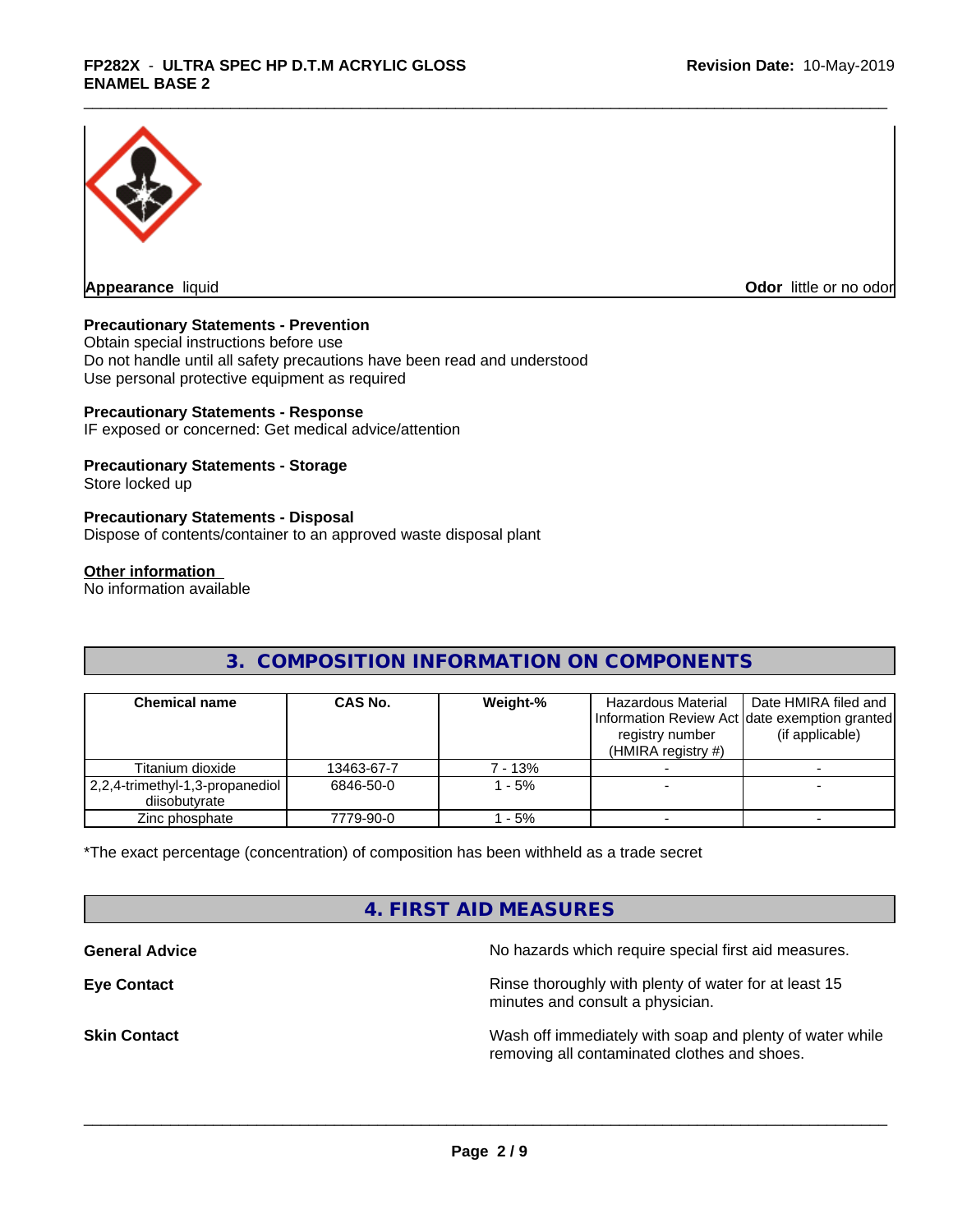| <b>Inhalation</b>                                                                | Move to fresh air. If symptoms persist, call a physician.                                                                                    |  |  |  |
|----------------------------------------------------------------------------------|----------------------------------------------------------------------------------------------------------------------------------------------|--|--|--|
| Ingestion                                                                        | Clean mouth with water and afterwards drink plenty of<br>water. Consult a physician if necessary.                                            |  |  |  |
| <b>Most Important Symptoms/Effects</b>                                           | None known.                                                                                                                                  |  |  |  |
| <b>Notes To Physician</b>                                                        | Treat symptomatically.                                                                                                                       |  |  |  |
|                                                                                  | 5. FIRE-FIGHTING MEASURES                                                                                                                    |  |  |  |
| <b>Suitable Extinguishing Media</b>                                              | Use extinguishing measures that are appropriate to local<br>circumstances and the surrounding environment.                                   |  |  |  |
| Protective equipment and precautions for firefighters                            | As in any fire, wear self-contained breathing apparatus<br>pressure-demand, MSHA/NIOSH (approved or equivalent)<br>and full protective gear. |  |  |  |
| <b>Specific Hazards Arising From The Chemical</b>                                | Closed containers may rupture if exposed to fire or<br>extreme heat.                                                                         |  |  |  |
| <b>Sensitivity to mechanical impact</b>                                          | No.                                                                                                                                          |  |  |  |
| Sensitivity to static discharge                                                  | No                                                                                                                                           |  |  |  |
| <b>Flash Point Data</b><br>Flash point (°F)<br>Flash Point (°C)<br><b>Method</b> | 250<br>121<br><b>PMCC</b>                                                                                                                    |  |  |  |
| <b>Flammability Limits In Air</b>                                                |                                                                                                                                              |  |  |  |
| Lower flammability limit:<br><b>Upper flammability limit:</b>                    | Not applicable<br>Not applicable                                                                                                             |  |  |  |
| Health: 1<br>Flammability: 1<br><b>NFPA</b>                                      | Instability: 0<br><b>Special: Not Applicable</b>                                                                                             |  |  |  |
| <b>NFPA Legend</b><br>0 - Not Hazardous                                          |                                                                                                                                              |  |  |  |

- 1 Slightly
- 2 Moderate
- 3 High
- 
- 4 Severe

*The ratings assigned are only suggested ratings, the contractor/employer has ultimate responsibilities for NFPA ratings where this system is used.*

*Additional information regarding the NFPA rating system is available from the National Fire Protection Agency (NFPA) at www.nfpa.org.*

**6. ACCIDENTAL RELEASE MEASURES**

**Personal Precautions Precautions** Avoid contact with skin, eyes and clothing. Ensure adequate ventilation.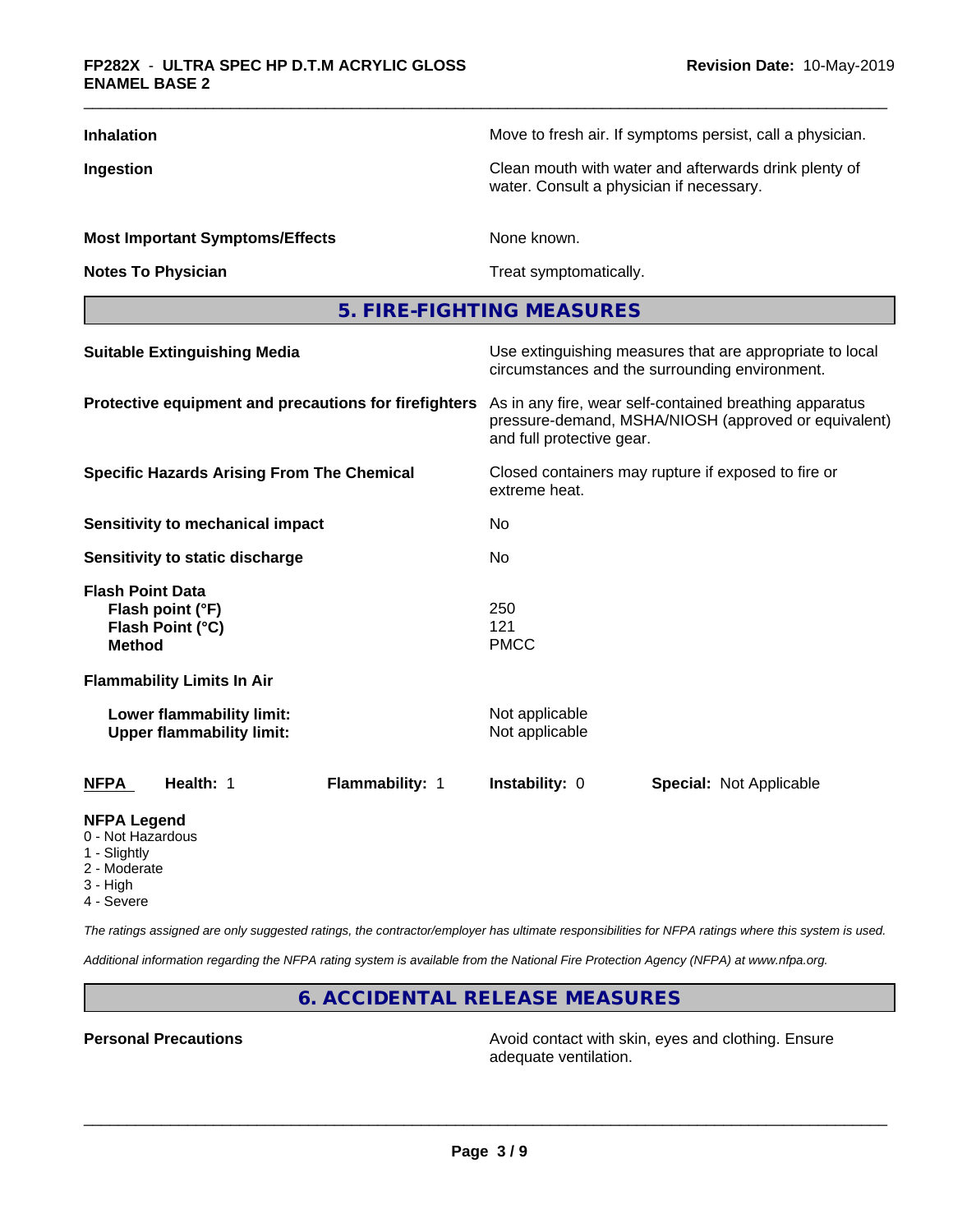**Other Information Department Information Department Intervent further leakage or spillage if safe to do so.** 

**Environmental precautions** See Section 12 for additional Ecological Information.

**Methods for Cleaning Up Example 20 All 20 All 20 All 20 Soak** up with inert absorbent material. Sweep up and shovel into suitable containers for disposal.

#### **7. HANDLING AND STORAGE**

**Handling Handling Avoid contact with skin, eyes and clothing. Avoid breathing Handling Avoid breathing Avoid breathing** 

ventilation, wear suitable respiratory equipment. **Storage Keep container tightly closed. Keep out of the reach of Keep** container tightly closed. Keep out of the reach of

vapors, spray mists or sanding dust. In case of insufficient

**Incompatible Materials Incompatible Materials No information available** 

# **8. EXPOSURE CONTROLS/PERSONAL PROTECTION**

children.

#### **Exposure Limits**

| <b>Chemical name</b> | <b>ACGIH TLV</b>           | Alberta                           | <b>British Columbia</b>                                       | Ontario                   | Quebec                     |
|----------------------|----------------------------|-----------------------------------|---------------------------------------------------------------|---------------------------|----------------------------|
| Titanium dioxide     | <b>TWA</b><br>10 ma/m $^3$ | <b>TWA</b><br>$10 \text{ ma/m}^3$ | TWA<br>10 mg/m <sup>3</sup> -<br>TWA<br>$3 \text{ rad/m}^3$ - | <b>TWA</b><br>10 mg/m $3$ | TWAEV<br>10 mg/m $3 \cdot$ |

**Legend**

ACGIH - American Conference of Governmental Industrial Hygienists Alberta - Alberta Occupational Exposure Limits

British Columbia - British Columbia Occupational Exposure Limits

Ontario - Ontario Occupational Exposure Limits

Quebec - Quebec Occupational Exposure Limits

N/E - Not established

#### **Personal Protective Equipment**

**Engineering Measures Ensure** Ensure adequate ventilation, especially in confined areas.

**Eye/Face Protection Safety glasses with side-shields. Skin Protection Protection Protective gloves and impervious clothing. Respiratory Protection In case of insufficient ventilation wear suitable respiratory** equipment.

**Hygiene Measures Avoid contact with skin, eyes and clothing. Remove and Avoid contact with skin, eyes and clothing. Remove and Avoid contact with skin, eyes and clothing. Remove and** wash contaminated clothing before re-use. Wash thoroughly after handling.

# **9. PHYSICAL AND CHEMICAL PROPERTIES**

**Appearance** liquid **Odor** little or no odor **Density (Ibs/gal)** 9.7 - 10.1<br> **Specific Gravity** 1.16 - 1.21 **Specific Gravity** 

**Odor Threshold** No information available **pH** No information available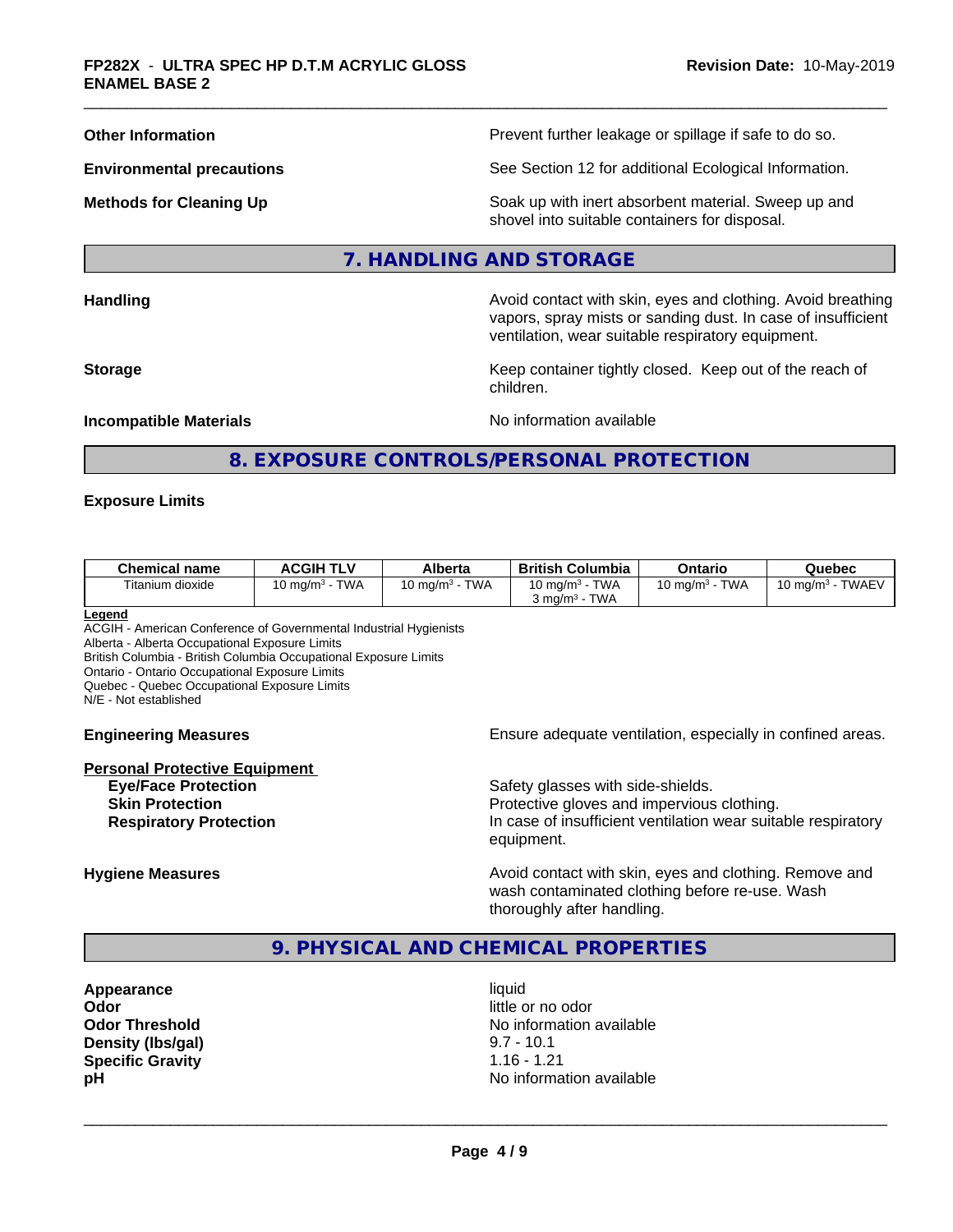**Viscosity (cps)** No information available<br> **Solubility(ies)** No information available **Solubility(ies)**<br> **No information available**<br> **Water solubility**<br> **Water solubility Evaporation Rate No information available No information available Vapor pressure** No information available in the North American Monte available in the North American available **Vapor density Vapor** density **Wt. % Solids** 45 - 55 **Vol. % Solids** 35 - 45 Wt. % Volatiles **Vol. % Volatiles** 55 - 65 **VOC Regulatory Limit (g/L)** < 150 **Boiling Point (°F)** 212 **Boiling Point (°C)** 100<br> **Preezing point (°F)** 32 **Freezing point (°F)** 32 **Freezing Point (°C)** 0 **Flash point (°F)** 250 **Flash Point (°C)** 121 **Method** PMCC **Flammability (solid, gas)**<br> **Upper flammability limit:**<br>
Upper flammability limit:<br>  $\begin{array}{ccc}\n\bullet & \bullet & \bullet \\
\bullet & \bullet & \bullet\n\end{array}$  Not applicable **Upper flammability limit: Lower flammability limit:** Not applicable **Autoignition Temperature (°F)** No information available **Autoignition Temperature (°C)** No information available **Decomposition Temperature (°F)** No information available **Decomposition Temperature (°C)**<br> **Partition coefficient**<br> **Partition coefficient**<br> **No** information available

**No information available No information available** 

# **10. STABILITY AND REACTIVITY**

| <b>Reactivity</b>                         | Not Applicable                           |
|-------------------------------------------|------------------------------------------|
| <b>Chemical Stability</b>                 | Stable under normal conditions.          |
| <b>Conditions to avoid</b>                | Prevent from freezing.                   |
| <b>Incompatible Materials</b>             | No materials to be especially mentioned. |
| <b>Hazardous Decomposition Products</b>   | None under normal use.                   |
| <b>Possibility of hazardous reactions</b> | None under normal conditions of use.     |

# **11. TOXICOLOGICAL INFORMATION**

### **Product Information Information on likely routes of exposure**

**Acute Toxicity** 

**Principal Routes of Exposure Exposure** Eye contact, skin contact and inhalation.

**Product Information Internation International Contract Contract Contract Contract Contract Contract Contract Contract Contract Contract Contract Contract Contract Contract Contract Contract Contract Contract Contract**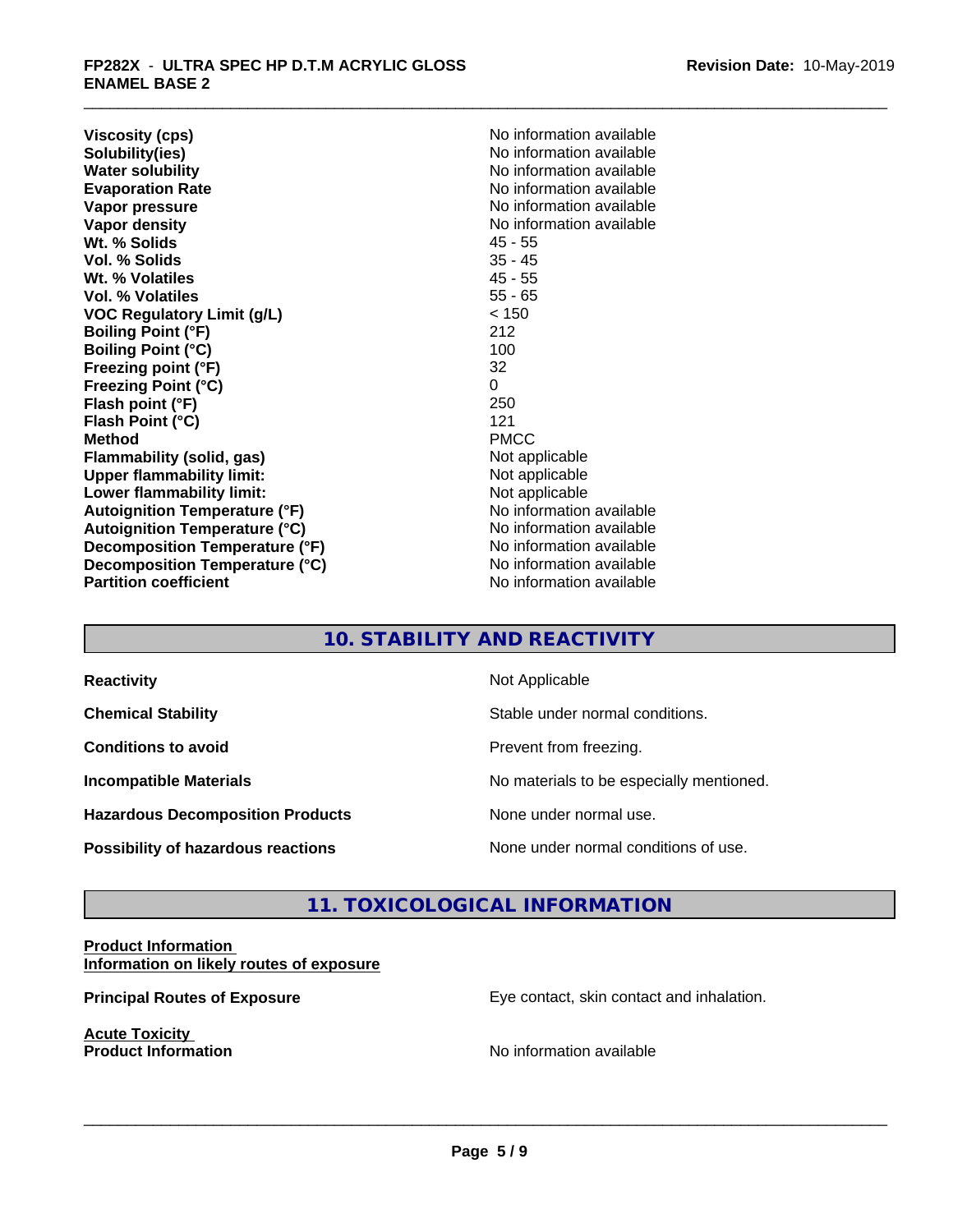#### **Symptoms related to the physical,chemical and toxicological characteristics**

**Symptoms** No information available

#### **Delayed and immediate effects as well as chronic effects from short and long-term exposure**

| Eye contact                     | May cause slight irritation                                   |
|---------------------------------|---------------------------------------------------------------|
| <b>Skin contact</b>             | Substance may cause slight skin irritation. Prolonged or      |
|                                 | repeated contact may dry skin and cause irritation.           |
| <b>Inhalation</b>               | May cause irritation of respiratory tract.                    |
| Ingestion                       | Ingestion may cause gastrointestinal irritation, nausea,      |
|                                 | vomiting and diarrhea.                                        |
| <b>Sensitization</b>            | No information available.                                     |
| <b>Neurological Effects</b>     | No information available.                                     |
| <b>Mutagenic Effects</b>        | No information available.                                     |
| <b>Reproductive Effects</b>     | Possible risk of impaired fertility. Possible risk of harm to |
|                                 | the unborn child.                                             |
| <b>Developmental Effects</b>    | No information available.                                     |
| <b>Target organ effects</b>     | No information available.                                     |
| <b>STOT - single exposure</b>   | No information available.                                     |
| <b>STOT - repeated exposure</b> | No information available.                                     |
| Other adverse effects           | No information available.                                     |
| <b>Aspiration Hazard</b>        | No information available.                                     |
|                                 |                                                               |

**Numerical measures of toxicity**

#### **The following values are calculated based on chapter 3.1 of the GHS document**

| ATEmix (oral)          | 31660 mg/kg  |
|------------------------|--------------|
| <b>ATEmix (dermal)</b> | 177462 mg/kg |

# **Component Information**

| Chemical name                                                 | Oral LD50            | Dermal LD50 | Inhalation LC50 |
|---------------------------------------------------------------|----------------------|-------------|-----------------|
| Titanium dioxide<br>13463-67-7                                | > 10000 mg/kg (Rat)  |             |                 |
| 2,2,4-trimethyl-1,3-propanediol<br>diisobutyrate<br>6846-50-0 | $>$ 3200 mg/kg (Rat) |             |                 |
| Zinc phosphate<br>7779-90-0                                   | $>$ 5000 mg/kg (Rat) |             |                 |

#### **Carcinogenicity**

*The information below indicateswhether each agency has listed any ingredient as a carcinogen:.*

| <b>Chemical name</b>          | <b>IARC</b>                     | <b>NTP</b> |
|-------------------------------|---------------------------------|------------|
|                               | 2B<br>Possible Human Carcinogen |            |
| <sup>I</sup> Titanium dioxide |                                 |            |

• Although IARC has classified titanium dioxide as possibly carcinogenic to humans (2B), their summary concludes: "No significant exposure to titanium dioxide is thought to occur during the use of products in which titanium dioxide is bound to other materials, such as paint."

#### **Legend**

IARC - International Agency for Research on Cancer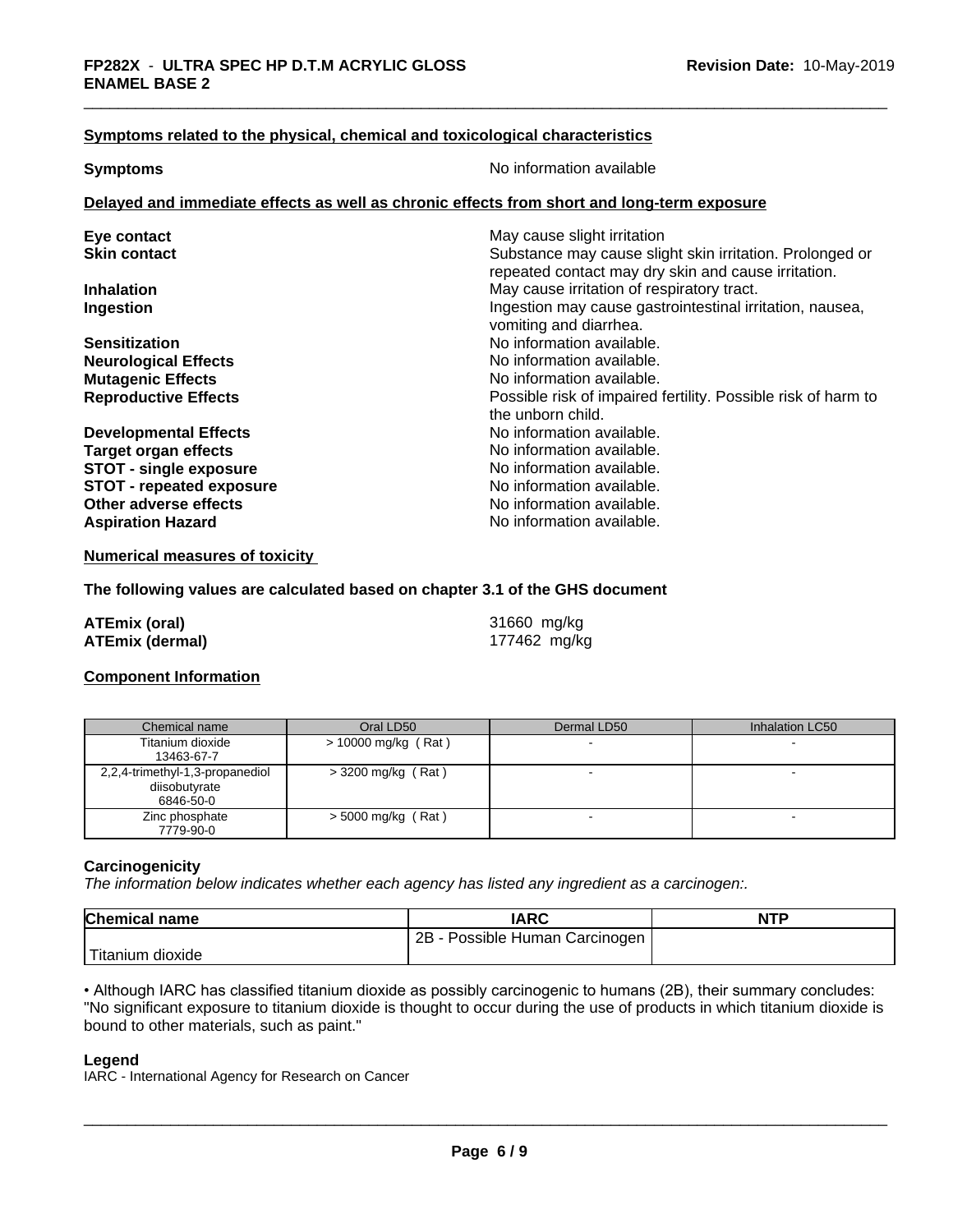NTP - National Toxicity Program OSHA - Occupational Safety & Health Administration

**12. ECOLOGICAL INFORMATION**

# **Ecotoxicity Effects**

The environmental impact of this product has not been fully investigated.

# **Product Information**

# **Acute Toxicity to Fish**

No information available

### **Acute Toxicity to Aquatic Invertebrates**

No information available

# **Acute Toxicity to Aquatic Plants**

No information available

### **Persistence / Degradability**

No information available.

### **Bioaccumulation**

No information available.

# **Mobility in Environmental Media**

No information available.

#### **Ozone**

No information available

# **Component Information**

#### **Acute Toxicity to Fish**

Titanium dioxide  $LC50:$  > 1000 mg/L (Fathead Minnow - 96 hr.)

#### **Acute Toxicity to Aquatic Invertebrates**

No information available

#### **Acute Toxicity to Aquatic Plants**

No information available

# **13. DISPOSAL CONSIDERATIONS**

**Waste Disposal Method** Dispose of in accordance with federal, state, provincial, and local regulations. Local requirements may vary,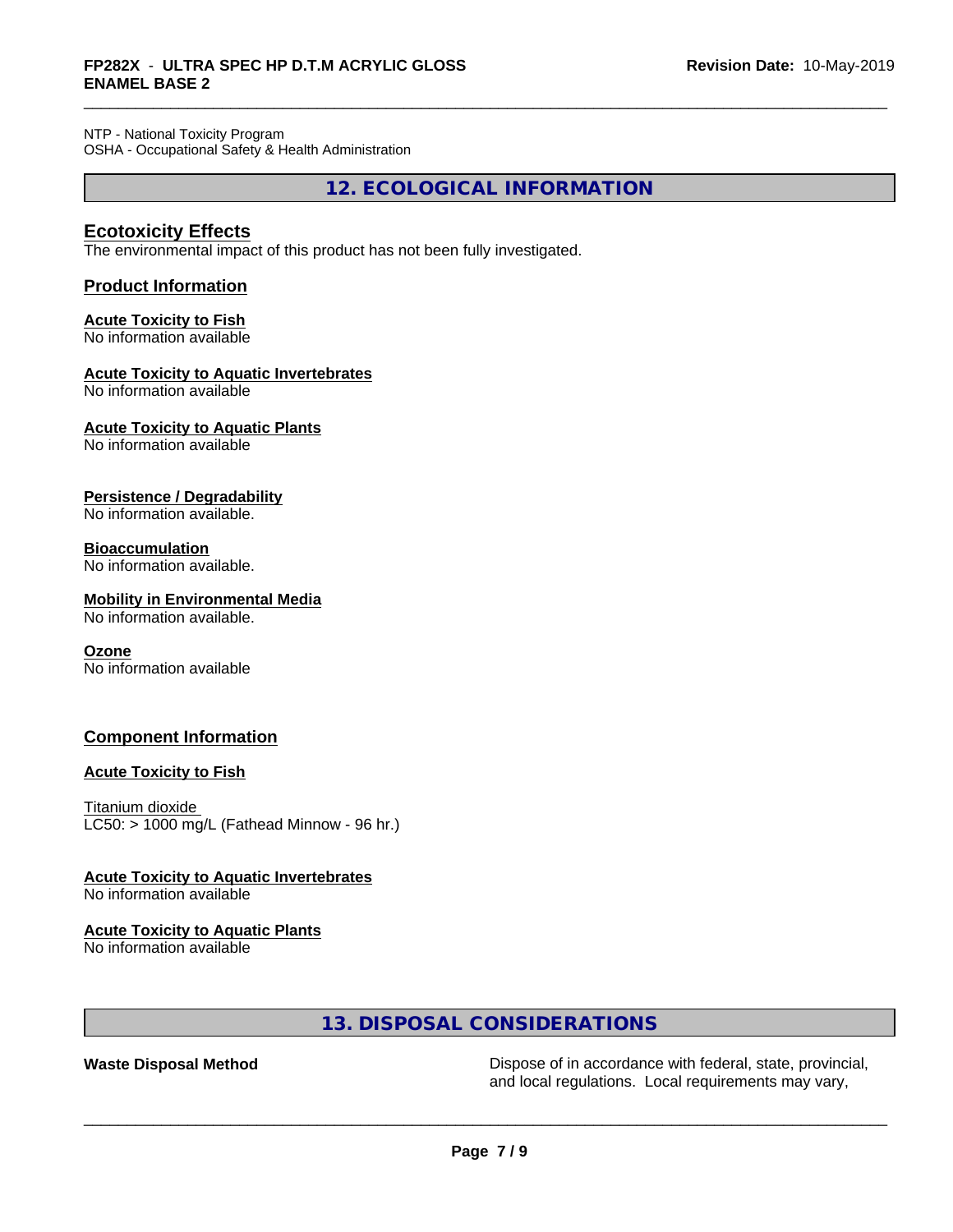consult your sanitation department or state-designated environmental protection agency for more disposal options.

## **14. TRANSPORT INFORMATION**

| <b>TDG</b>        | Not regulated |
|-------------------|---------------|
| <b>ICAO/IATA</b>  | Not regulated |
| <b>IMDG / IMO</b> | Not regulated |

**15. REGULATORY INFORMATION**

# **International Inventories**

| <b>TSCA: United States</b> | Yes - All components are listed or exempt. |
|----------------------------|--------------------------------------------|
| DSL: Canada                | Yes - All components are listed or exempt. |

# **National Pollutant Release Inventory (NPRI)**

#### **NPRI Parts 1- 4**

This product contains the following Parts 1-4 NPRI chemicals:

*None*

#### **NPRI Part 5**

This product contains the following NPRI Part 5 Chemicals:

*None*

#### **WHMIS Regulatory Status**

This product has been classified in accordance with the hazard criteria of the Hazardous Products Regulations (HPR) and the SDS contains all the information required by the HPR.

| <b>16. OTHER INFORMATION</b>                                                                                                                          |            |                 |                      |          |
|-------------------------------------------------------------------------------------------------------------------------------------------------------|------------|-----------------|----------------------|----------|
| HMIS -                                                                                                                                                | Health: 1* | Flammability: 1 | <b>Reactivity: 0</b> | $PPE: -$ |
| <b>HMIS Legend</b><br>0 - Minimal Hazard<br>1 - Slight Hazard<br>2 - Moderate Hazard<br>3 - Serious Hazard<br>4 - Severe Hazard<br>* - Chronic Hazard |            |                 |                      |          |